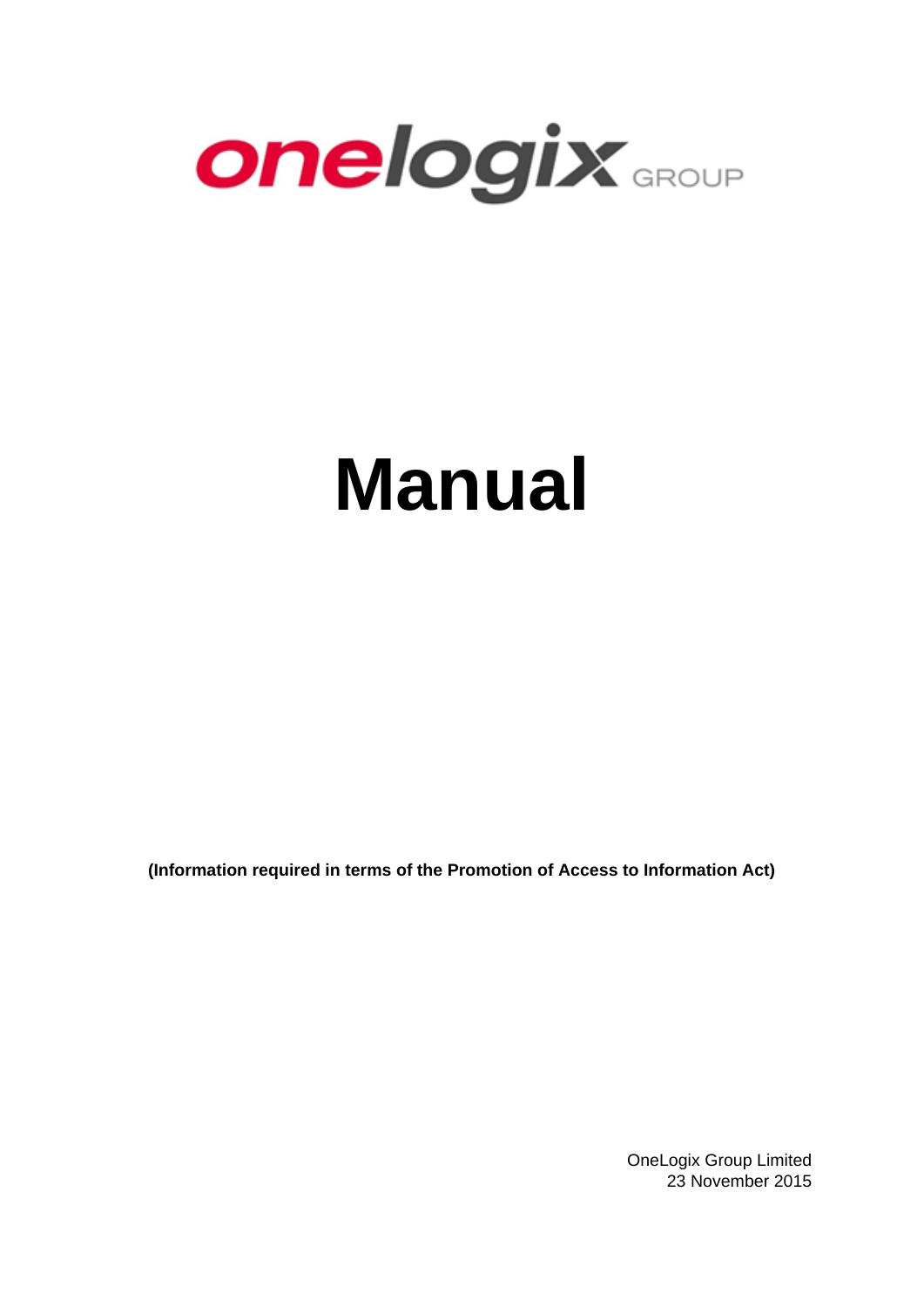# **1. CONTACT DETAILS IN TERMS OF SECTION 51 (1) (A) OF THE ACT**

| <b>Name of Company:</b>                                         | <b>OneLogix Group Limited</b>                                                                                                         |
|-----------------------------------------------------------------|---------------------------------------------------------------------------------------------------------------------------------------|
| Registration number:                                            | 1998/004519/06                                                                                                                        |
| <b>Contact Person:</b>                                          | Mrs Juanita van Dyk on behalf of lan<br>Lourens (Chief Executive Officer) or<br>Geoff Glass (Chief Financial Officer)                 |
| <b>Business Street Address:</b>                                 | 46 Tulbagh Street<br>Pomona<br>Kempton Park, 1620                                                                                     |
| <b>Business Postal Address:</b>                                 | Postnet Suite 10<br>Private Bag x27<br><b>Kempton Park</b><br>1620                                                                    |
| <b>Business Telephone number:</b><br><b>Business Fax Number</b> | (011) 396 9040<br>$(011)$ 396 9050                                                                                                    |
| Internet Address:                                               | www.onelogix.com                                                                                                                      |
| Email addresses:                                                | Juanita.vandyk@onelogix.com<br>lan.lourens@onelogix.com<br>Geoff.glass@onelogix.com                                                   |
| <b>Registered Office:</b>                                       | CIS Company Secretaries (Pty) Ltd<br>70 Marshal Street, 11 <sup>th</sup> Floor<br>Johannesburg                                        |
| <b>JSE Code reference:</b><br><b>ISIN Code:</b>                 | <b>OLG</b><br>ZAE0000263399                                                                                                           |
| <b>Company Secretary:</b>                                       | CIS Company Secretaries (Pty) Ltd<br>70 Marshal Street, 11 <sup>th</sup> Floor<br>Johannesburg                                        |
| Auditors:                                                       | <b>Mazars House</b><br>54 Glenhove Road<br><b>Melrose Estate</b><br>Johannesburg, 2196<br>Tel: +27 11 547 4000<br>Fax: 27 11 484 7864 |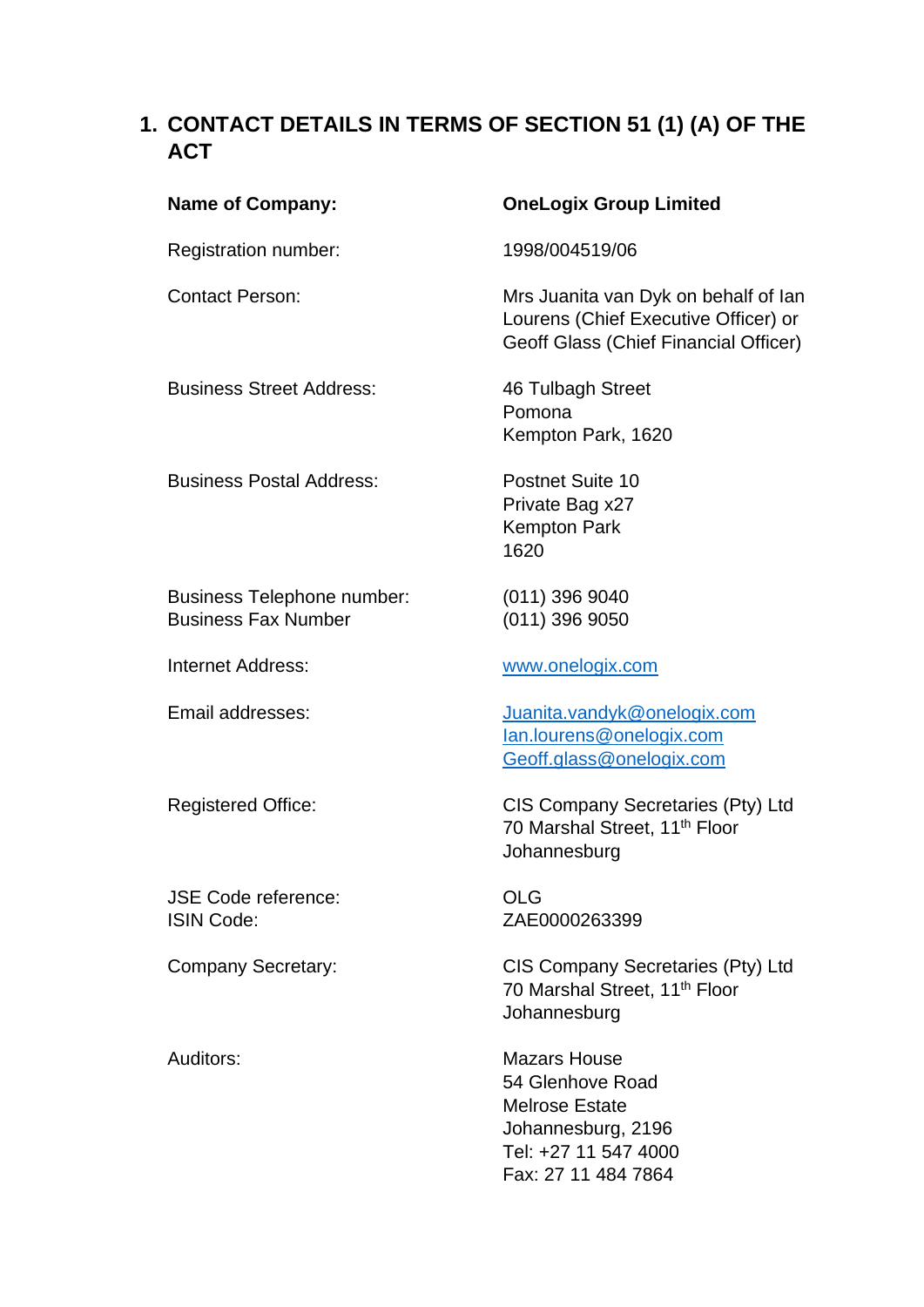## **Details of Subsidiaries & Divisions**

#### **Abnormal Logistics**

#### **OneLogix (Pty) Ltd**

100% owned by OneLogix Group Limited Registration Number: 1999/025958/07

# **Vehicle Delivery Services**

100% owned by OneLogix (Pty) Ltd

#### **OneLogix Trucklogix**

100% owned by OneLogix (Pty) Ltd Registration Number: 1993/007895/07

#### **OneLogix Projex**

92% owned by OneLogix (Pty) Ltd Registration Number: 2010/000420/07

#### **Primary Product Logistics**

#### **OneLogix United Bulk**

100% owned by OneLogix (Pty) Ltd Registration Number: 2007/017491/07

#### **OneLogix United Bulk Vision**

100% owned by OneLogix United bulk Registration Number: 1996/015801/07

#### **OneLogix United Bulk Cryogas**

74,2% owned by OneLogix United bulk Registration Number: 2008/021744/07

#### **OneLogix Linehaul**

75% owned by OneLogix (Pty) Ltd Registration number: 2013/146995/07

#### **Jacksons/Buffelshoek**

74% owned by OneLogix (Pty) Ltd Registration number:1998/023123/07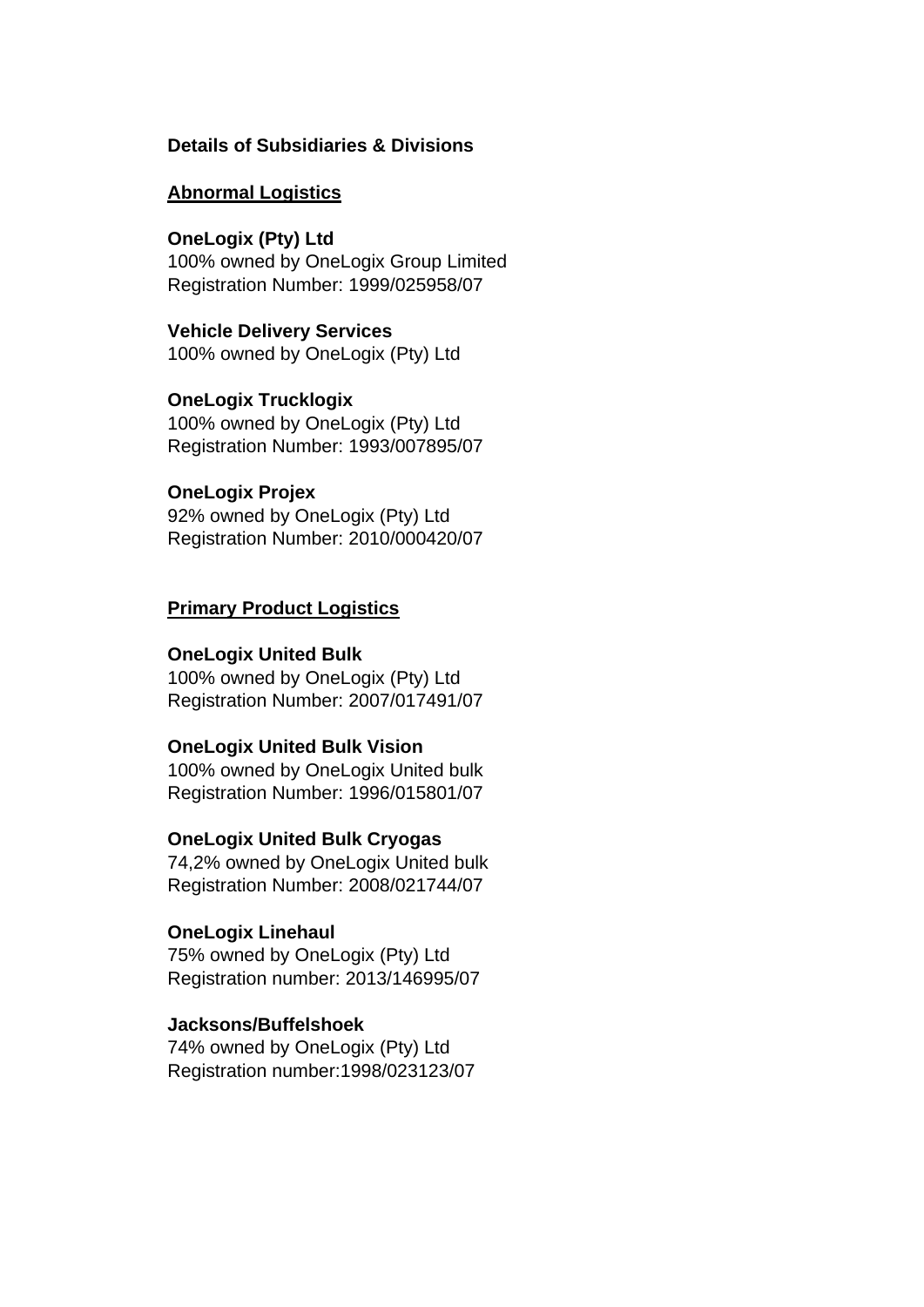#### **Logistics Services**

## **Atlas 360**

75% owned by OneLogix (Pty) Ltd Registration number: 2013/155643/07

#### **OneLogix Warehousing Proprietary Limited**

69.5% owned by OneLogix (Pty) Ltd Registration number: 2002/016365/07

## **OneLogix Cargo Solutions Proprietary Limited**

69.5% owned by OneLogix (Pty) Ltd Registration number: 2013/155643/07

## **QSA**

85% owned by OneLogix (Pty) Ltd Registration number: 1997/004924/07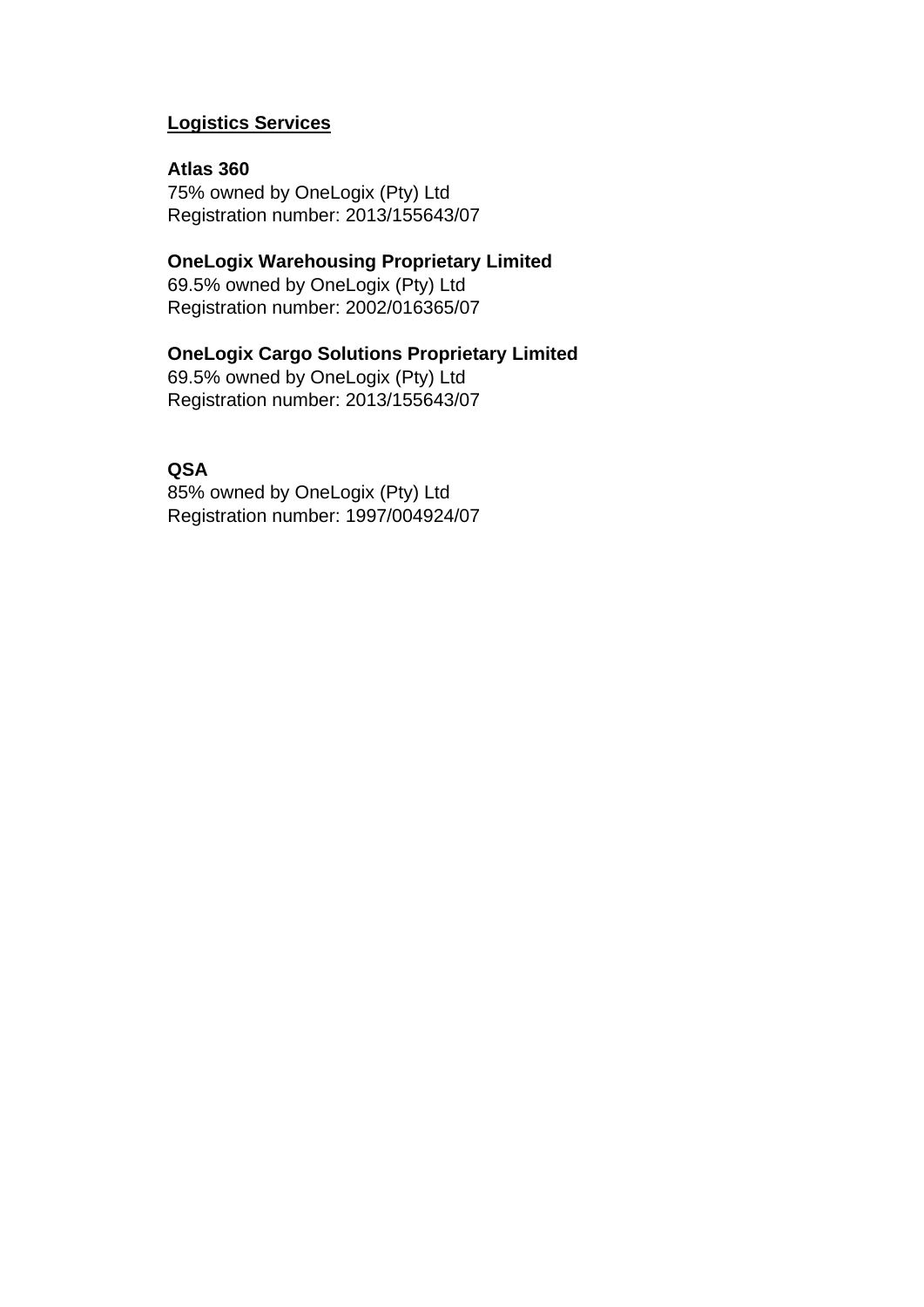## **Contact Details of Subsidiaries and Divisions**

# **Vehicle Delivery Services**

| <b>Head Office:</b> | 46 Tulbagh Street<br>Pomona<br>Kempton Park, 1620                                                              |
|---------------------|----------------------------------------------------------------------------------------------------------------|
|                     | Tel: +27 11 396 9040<br>Fax: +27 11 396 9050<br>www.onelogix.com<br>email: info@vdsgroup.co.za                 |
| Cape Town Office:   | <b>Broadway Business Park</b><br>Chicago Avenue<br>Strand                                                      |
|                     | Tel: +27 21 854 7127<br>Fax: +27 86 720 7084<br>www.onelogix.com<br>email: info@vdsgroup.co.za                 |
| Durban Office:      | Umlaas Road - Exit 61,<br>Camperdown                                                                           |
|                     | Tel: +27 31 700 8833<br>Fax: +27 86 515 600<br>www.onelogix.com<br>email: info@vdsgroup.co.za                  |
| East London         | <b>IDZ Development Zone</b><br>Ikhala Road<br><b>MBSA Vehicle Storage Centre</b><br>Sunny Ridge<br>East London |
|                     | Tel: +27 43 736 2273<br>Fax: +27 86 542 9243<br>www.onelogix.com<br>email: info@vdsgroup.co.za                 |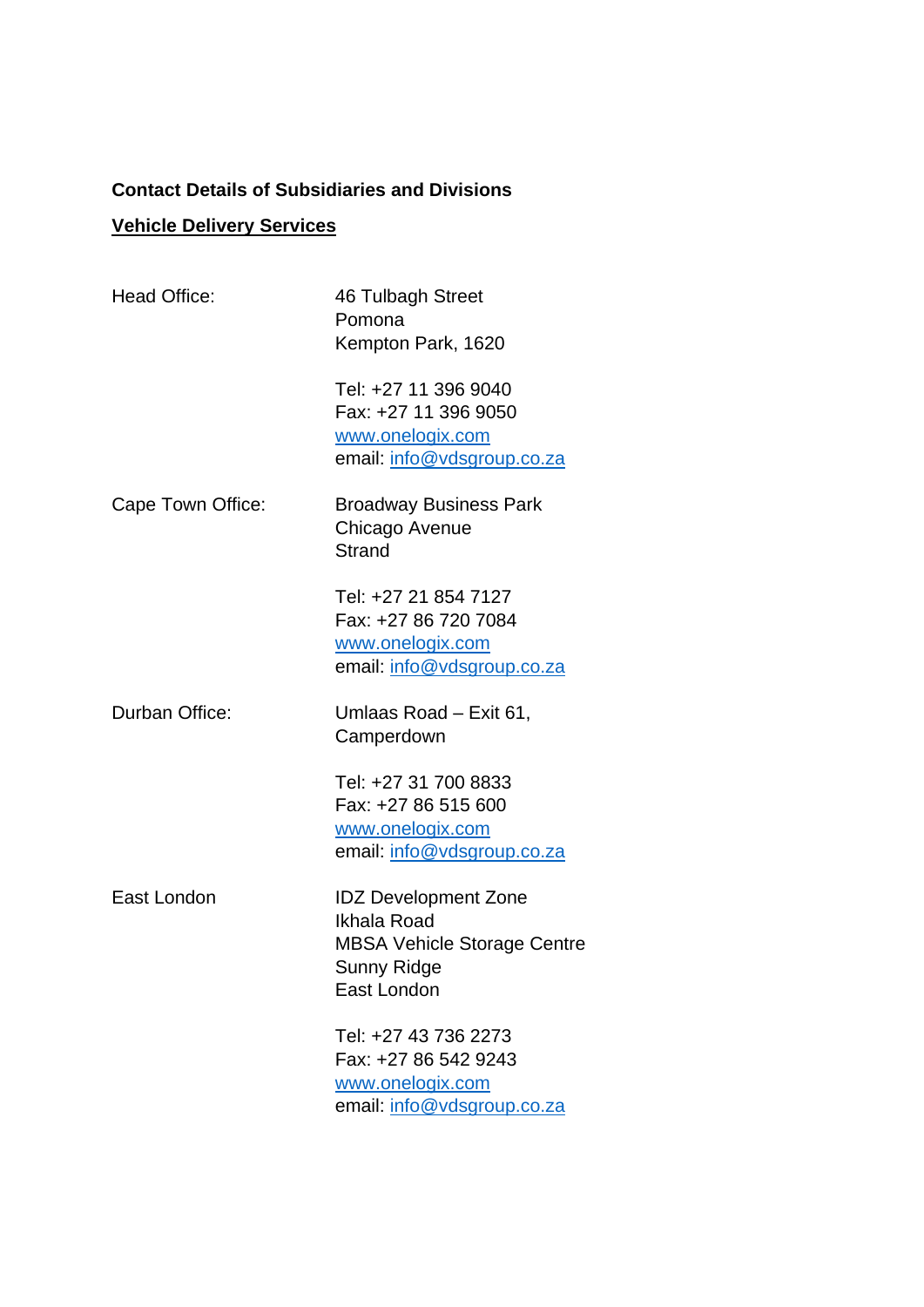| Port Elizabeth             | C/o Petercearle & Algoa Road<br>Uitenhage<br><b>Port Elizabeth</b>                             |
|----------------------------|------------------------------------------------------------------------------------------------|
|                            | Tel: +27 41 992 6167<br>Fax: +27 86 614 8079<br>www.onelogix.com<br>email: info@vdsgroup.co.za |
| <b>OneLogix Trucklogix</b> |                                                                                                |
| Head Office:               | 19 De Wet Street<br><b>Brookville, West Bank</b><br>East London                                |
|                            | Tel: +27 43 702 9000<br>Fax: +27 43 702 9050                                                   |
| Denel Office:              | <b>Cnr Avon and Dakota Road</b><br>Impala Park<br><b>Boksburg</b>                              |
|                            | Tel: +27 11 920 9112<br>Fax: +27 86 276 1960                                                   |
| Durban Office:             | Umlaas Road – Exit 61,<br>Camperdown                                                           |
|                            | Tel: +27 31 700 8833                                                                           |
| <b>OneLogix Projex</b>     |                                                                                                |
| Durban Office:             | 3 Clydebank Road<br>Bayhead, Durban                                                            |
|                            | Tel: +27 31 001 3700<br>Fax: +27 86 540 6536                                                   |
| Gauteng Office:            | 232 Denne Road<br><b>Brakpan</b>                                                               |
|                            | Tel: +27 110 0342                                                                              |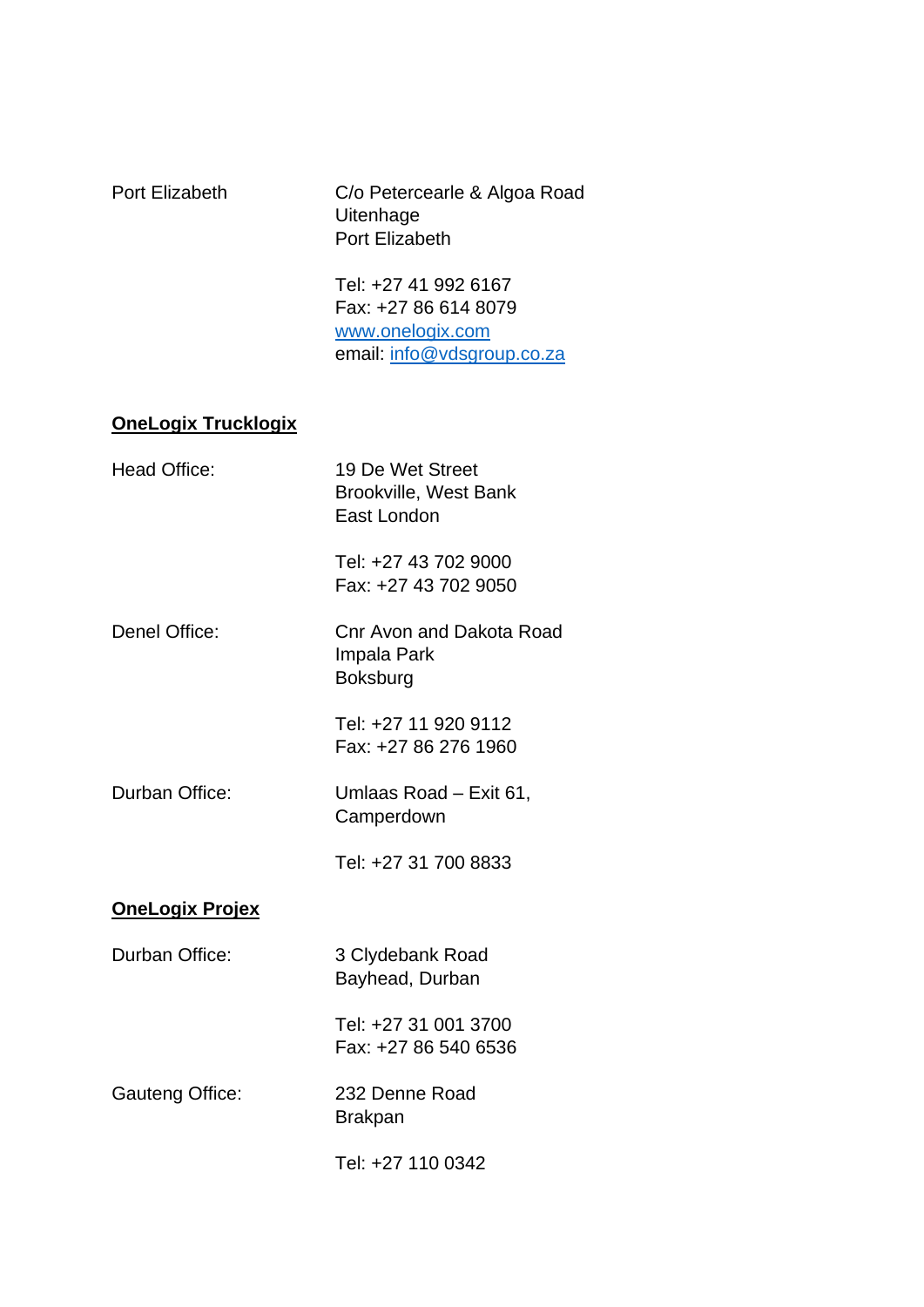## **United Bulk**

| Vanderbijlpark Office:     | 5 Leyland Street, NW7,<br>Vanderbijlpark, 1900                  |
|----------------------------|-----------------------------------------------------------------|
|                            | Tel +27 16 986 2095<br>Fax: +27 16 986 2252                     |
| <b>Vereeniging Office:</b> | Plot 27<br>Homelands<br>Vereeniging, 1929                       |
|                            | Tel: +27 16 424 1130<br>Fax: +27 424 1136                       |
| <b>Worcester Office:</b>   | <b>Traub Street</b><br>Industria<br>Worcester, 6850             |
|                            | Tel: + 27 23 342 6883<br>Fax: +27 23 347 6515                   |
| <b>OneLogix Linehaul</b>   |                                                                 |
| Gauteng Office:            | 232 Denne Road<br><b>Brakpan</b>                                |
|                            | Tel: +27 87 110 0355                                            |
| <u> Jackson Transport</u>  |                                                                 |
| <b>Gauteng Office:</b>     | 224 4 <sup>th</sup> Street.<br>Witpoort, Brakpan<br>1540        |
|                            | Tel: +27 11 743 2960/1/2/3                                      |
| <b>Buffelshoek</b>         | Fax: +27 11 743 2964                                            |
| Naboomspruit:              | Plot 14<br>4 <sup>th</sup> Street<br>Naboomspruit (Mookgophong) |
|                            | Tel: +27 14 743 0683<br>Fax: +27 14 743 2994                    |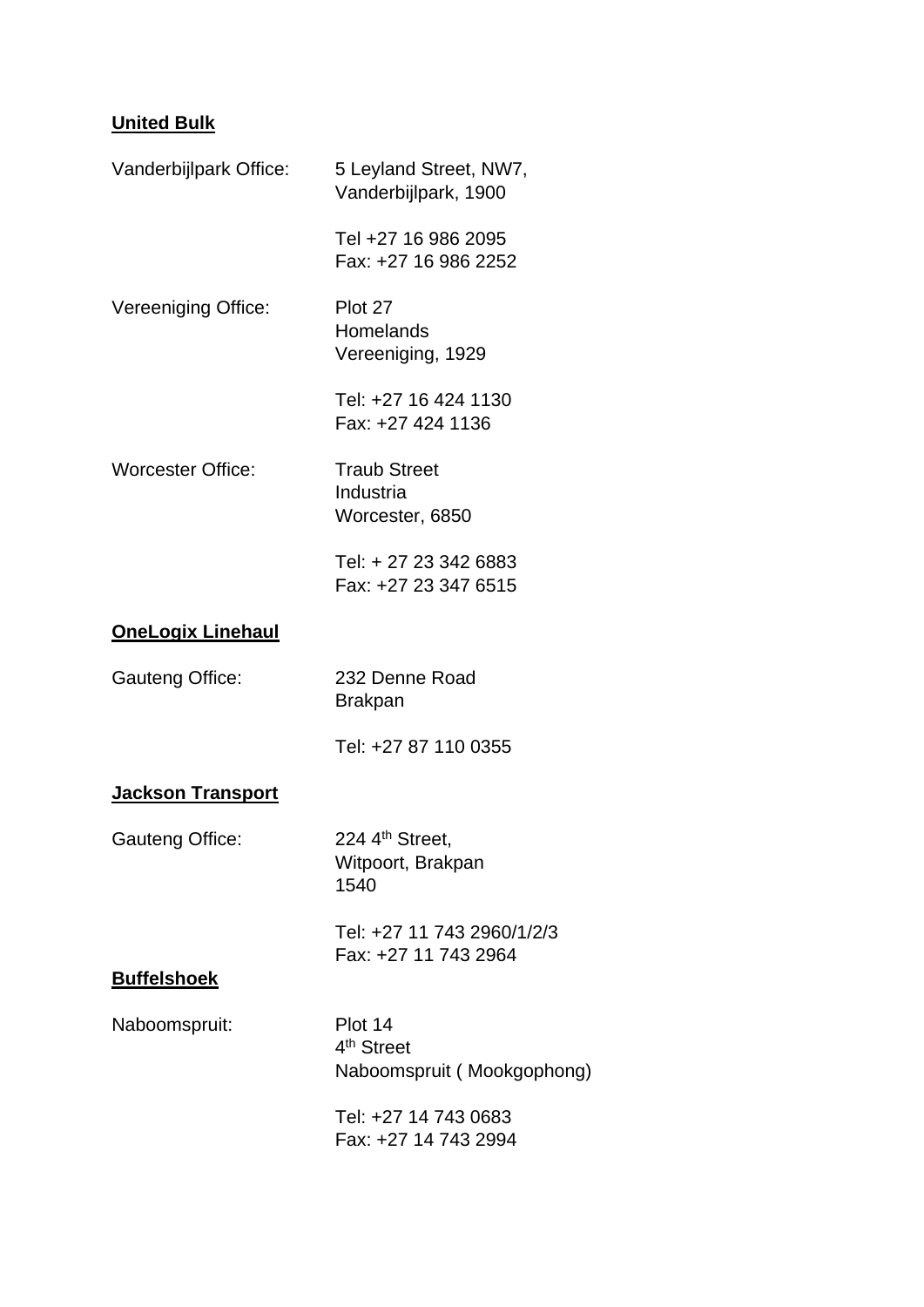## **Atlas360**

| <b>Gauteng Office:</b> | 53 Watt Road, New Era |
|------------------------|-----------------------|
|                        | Springs               |

Tel: +27 11 817 1925 Fax: +27 11 817 1924

#### **OneLogix Cargo Solutions**

| Durban Harbour Office: | 185 Bulwer Road          |
|------------------------|--------------------------|
|                        | Glenwood, Durban, 4052   |
|                        | $T - 1 - 07.24.000.0000$ |

Tel: +27 31 206 2299 Fax: +27 11 206 2682

## **OneLogix Warehousing**

| Durban Harbour Office: | 3 Clydebank Road<br>Bayhead, Durban, 4052                          |
|------------------------|--------------------------------------------------------------------|
|                        | Tel: +27 31 206 2299<br>Fax: +27 11 206 2682                       |
|                        | 22 Sydney Road<br>Umbilo, Durban                                   |
| Cape Town Office:      | 3 Falcon Cresent<br><b>Airport City Business Park</b><br>Cape Town |
|                        | Tel: +27 21 385 1161                                               |
| QSA                    |                                                                    |
| Irene Office:          | 80 Sovereign Drive<br>Route 21 Business Park                       |

Irene Tel: +27 11 920 9175

Fax: +27 11 86 219 7879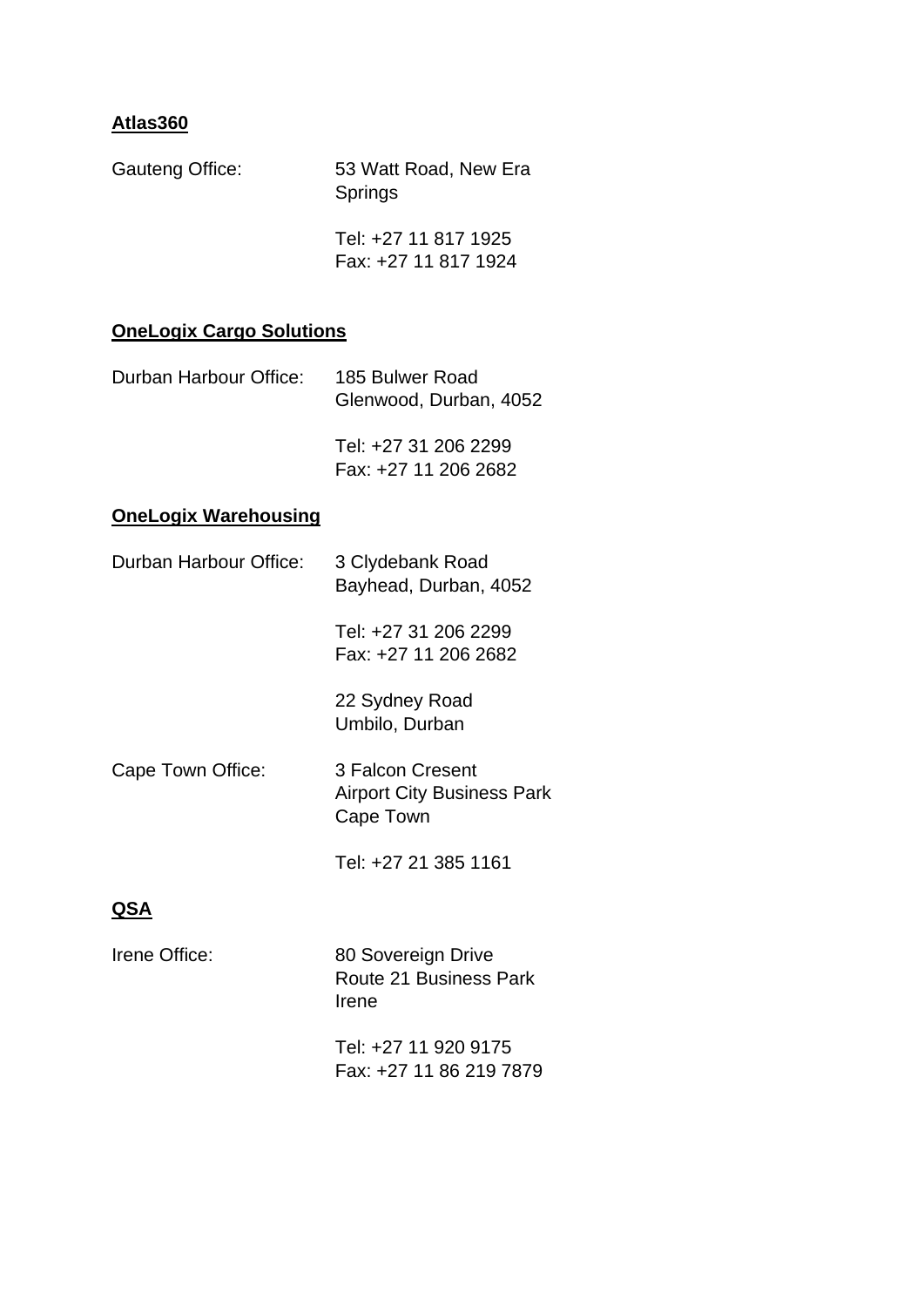# **2. The section 10 Guide on how to use the Act (Section 51(1)(b))**

The Guide will be available from the South African Human Rights Commission.

Please direct any queries to:

PAIA Unit The Research and Documentation Department

| <b>Postal Address:</b> | Private Bag 2700<br>Houghton<br>2041 |
|------------------------|--------------------------------------|
| Telephone:             | +27 11 484 8300                      |
| Fax:                   | +27 11 484 0582                      |
| Website:               | www.sahrc.org.za                     |
| E-mail:                | PAIA@sahrc.org.za                    |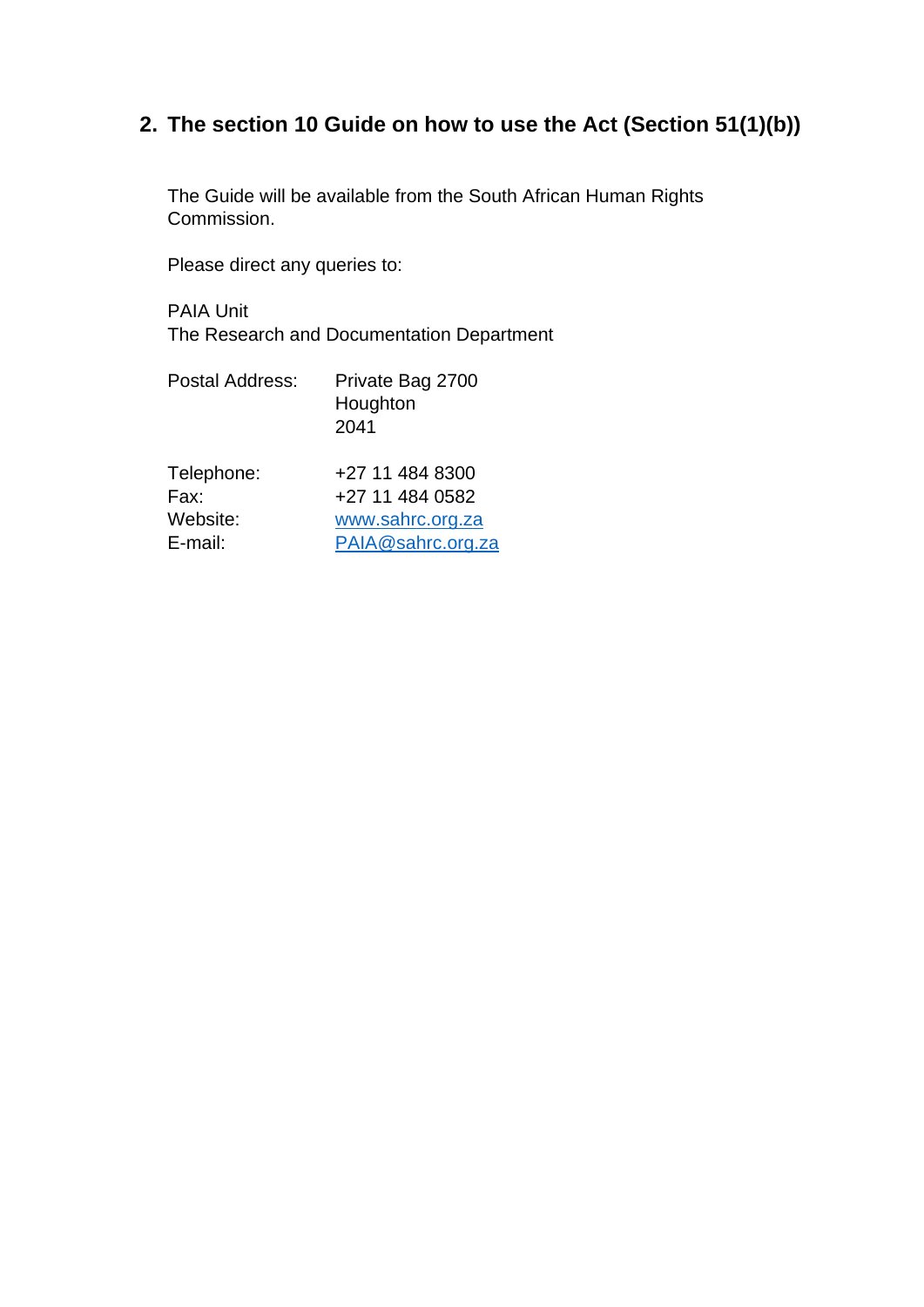# **3. Records available in terms of any other legislation (Section 51 (1) (d))**

The company strives to materially be in full compliance with the appropriate conditions set out in terms of the following:

- a. The Companies Act 1973
- b. The Stock Exchange Control Act no 1 of 1985
- c. Trade Marks Act 194 of 1993
- d. Customs and Excise Act 1964
- e. Income Tax Act no 95 of 1967
- f. Value Added Tax Act no 89 of 1991
- g. The Regional Services Act no 109 of 1985
- h. The Unemployment Insurance Act no 63 of 2001
- i. The Unemployment contributions Act no 4 of 2002
- j. Compensation for Occupational Injuries and Diseases Act no 130 of 1993
- k. Basic Conditions of Employment Act no 61 of 1997
- l. Employment Equity Act no 55 of 1998
- m. Labour Relations Act no 66 of 1995
- n. Skills Development Act no 97 of 1998
- o. Skills Development Act no 97 of 1999
- p. Competition Act 1998
- q. Occupational Health and Safety Act no 85 of 1993
- r. Protection of Personal Information Act (POPI)

## **4. Access to the records held by OneLogix Group Limited**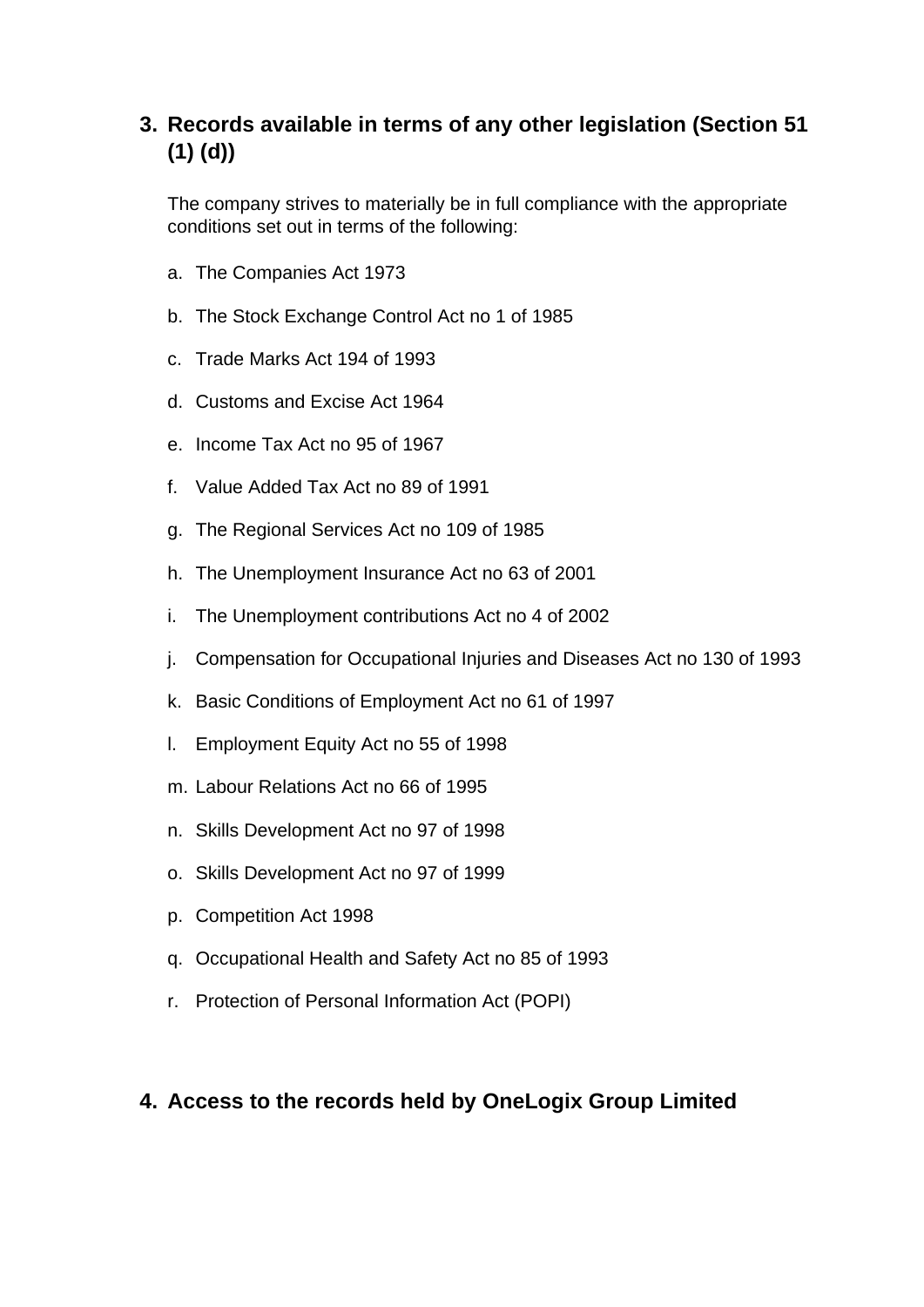#### i. **Records that are available without a person having to request access in terms of the Act**

- All financial information published by the company in terms of requirements of the Stock Exchange Control Act no 1 of 1985.
- All other general information published by the company that may be contained in annual reports and press releases.
- All brochures and general promotional items published by the company from time to time. (subject to stock availability)

## ii. **Records that may be requested**

• Any information, subject to approval by the board of directors of OneLogix Group Limited

## iii. **The request procedures**

Form of request:

- The requester must use the prescribed form to make the request for access to a record. This must be made to the head of the private body. This request must be made to the address, fax number or electronic mail address of the body concerned.
- The requester must provide sufficient detail on the request form to enable the head of the private body to identify the record and the requester. The requester should also indicate which form of access is to be used to inform the requester and state the necessary particulars to be so informed.
- The requester must identify the right that is sought to be exercised or to be protected and provide and explanation of why the requested record is required for the exercise or protection of that right.
- If a request is made on behalf of another person, the requester must then submit proof of the capacity in which the requester is making the request to the satisfaction of the head of the private body.

Fees: